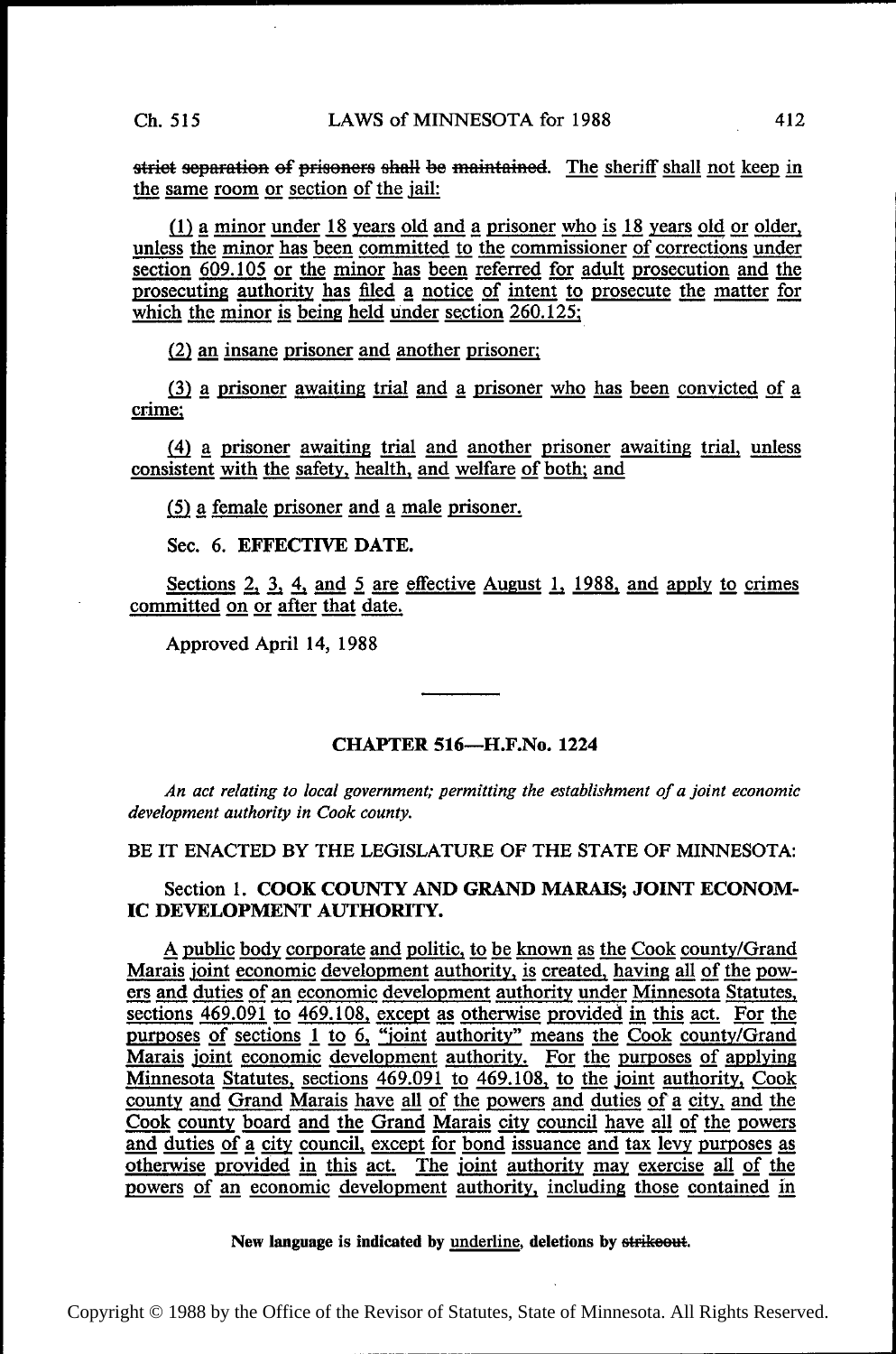Minnesota Statutes, section 469.101, within or without an economic development district.

# Sec. 2. LIMITED PORT AUTHORITY POWERS.

The joint authority may exercise the powers of a port authority under Minnesota Statutes, sections 469.058, and 469.059, subdivision 12, together with the powers and duties of Minnesota Statutes, sections 469.091 to 469.108.

## Sec. 3. AREA OF OPERATION.

The area of operation of the joint authority shall include all of Cook county.<br>The Grand Marais city council must approve any project as defined in Minneso-<br>ta Statutes, section 469.174, subdivision 8, and any economic dev The Statutes, section 469.174, subdivision 8, and any economic development<br>district as defined in Minnesota Statutes, section 469.174, subdivision 8, and any economic development<br>district as defined in Minnesota Statutes, economic development district includes real property within the boundaries of Grand Marais or includes real property owned by Grand Marais.

### Sec. 4. COMMISSIONERS.

Subdivision 1. APPOINTMENT, TERMS, VACANCIES. The joint authority shall consist of seven commissioners, four to be appointed by the Cook county board and three by the Grand Marais city council. Those initially appointed by the county shall serve terms of one, three, five and six years. Those initially appointed by the city shall serve terms of two, four and six years. Thereafter, commissioners shall be appointed for six-year terms, except as otherwise provided in this subdivision. Vacancies during a term shall be filled for the unexpired term, in the manner in which the original appointment was made. Cook county board members and Grand Marais city council members may serve as commissioners for terms that coincide with the terms of their respective elected offices. All commissioners must be residents of Cook county.

Subd. 2. COMPENSATION, REIMBURSEMENT, REMOVAL. A commissioner appointed by the Cook county board shall be compensated, reim-<br>bursed and removed for cause by the Cook county board in the manner provided missioner appointed by the Cook county board shan be compensated, tennie bursed and removed for cause by the Cook county board in the manner provided in Minnesota Statutes, section 469.095. A commissioner appointed by the Grand Marais city council shall be compensated, reimbursed and removed for cause by the Grand Marais city council in the manner provided in Minnesota Statutes, section 469.095.

#### Sec. 5. GENERAL OBLIGATION BONDS.

Subdivision 1. ISSUANCE. The joint authority may issue general obligation bonds as provided in Minnesota Statutes, section  $469.102$ . If the bonds are secured by a pledge of the full faith and credit of Cook county and are not secured by a pledge of the full faith and credit of Cook county and are not<br>secured by a pledge of the full faith and credit of Cook county and are not<br>secured by a pledge of the full faith and credit of the city of Grand joint authority, Cook county has all the powers and duties of a city and the Cook county board has all of the powers and duties of a city council. If the bonds are secured by a pledge of the full faith and credit of the city of Grand Marais and are not secured by a pledge of the full faith and credit of Cook

New language is indicated by underline, deletions by strikeout.